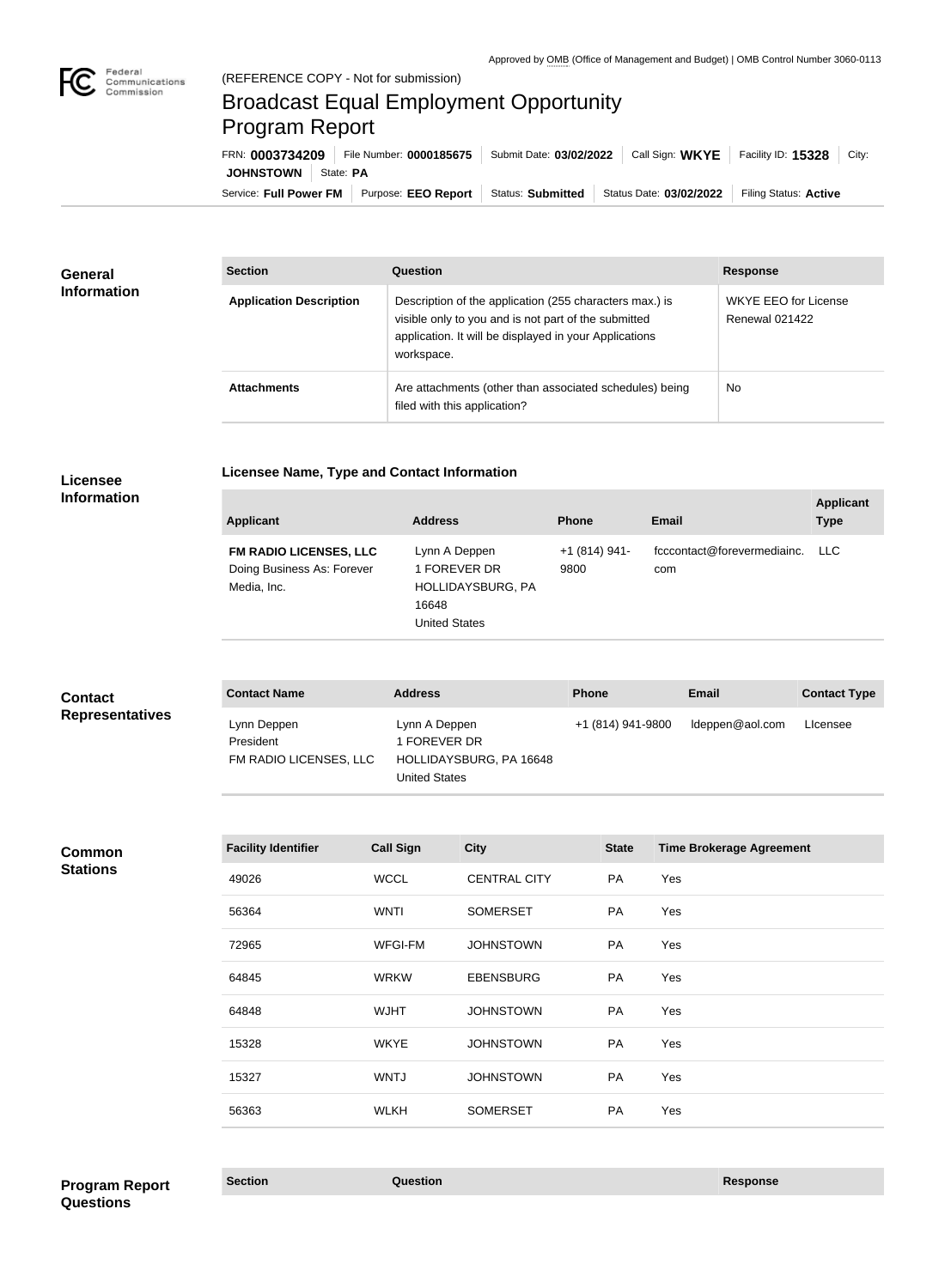| <b>Discrimination Complaints</b> | Have any pending or resolved complaints been filed during<br>this license term before any body having competent<br>jurisdiction under federal, state, territorial or local law,<br>alleging unlawful discrimination in the employment practices<br>of the station(s)? |     |
|----------------------------------|-----------------------------------------------------------------------------------------------------------------------------------------------------------------------------------------------------------------------------------------------------------------------|-----|
| <b>Full-time Employees</b>       | Does your station employment unit employ fewer than five<br>full-time employees? Consider as "full-time" employees all<br>those permanently working 30 or more hours a week?                                                                                          | No. |

## **Responsibility for Implementation** A broadcast station must assign a particular official overall responsibility for equal employment opportunity at the station. That official's name and title are: **Name Title** Garett Bowden Sales Manager **Question Response** The undersigned certifies that he or she is (a) the party filing the report, or an officer, director, member, partner, trustee, authorized employee, or other individual or duly elected or appointed official who is authorized to sign on behalf of the party filing the report; or (b) an attorney qualified to practice before the Commission under 47 C.F. R. Section 1.23(a), who is authorized to represent the party filing the report, and who further certifies that he or she has read the document; that to the best of his or her knowledge, information,and belief there is good ground to support it; and that it is not interposed for delay Certified Date and Contract Certified Date and Contract Certified Date and Contract Certified Date and Contract Certified Date and Contract Certified Date and Contract Certified Date and Contract Certified Date and Contrac /2022 Certified Title President Authorized Party Name Lynn Deppen **Certification Additional Program Report Questions**

**Attachments**

| <b>File Name</b>                                                          | <b>Uploaded</b><br><b>By</b> | <b>Attachment</b><br><b>Type</b>        | <b>Description</b>                                        | <b>Upload Status</b>                         |
|---------------------------------------------------------------------------|------------------------------|-----------------------------------------|-----------------------------------------------------------|----------------------------------------------|
| <b>EEO OUTREACH STATEMENT FM</b><br>Radio Licenses 012722.pdf             | Applicant                    | Narrative<br>Statement                  | <b>EEO Outreach Statement</b>                             | Done with Virus<br>Scan and/or<br>Conversion |
| Forever Media EEO Report Johnstown<br>PA 4-1-20 through 3-31-21 FINAL.pdf | Applicant                    | <b>EEO Public</b><br><b>File Report</b> | EEO Report 2020-2021                                      | Done with Virus<br>Scan and/or<br>Conversion |
| Forever Media EEO Report Johnstown<br>PA 4-1-21 through 3-31-22 FINAL.pdf | Applicant                    | <b>EEO Public</b><br><b>File Report</b> | EEO Report 2021-2022                                      | Done with Virus<br>Scan and/or<br>Conversion |
| Forever Signed LMA 050719.pdf                                             | Applicant                    | All Purpose                             | FM Radio Licenses, LLC<br>LMA with Forever Media,<br>Inc. | Done with Virus<br>Scan and/or<br>Conversion |
| Johnstown PA Complaint 021722.pdf                                         | Applicant                    | <b>Discrimination</b><br>Complaints     | Johnstown PA Complaints                                   | Done with Virus<br>Scan and/or<br>Conversion |
| lma-wlkh-20180212-220527314-pdf (1) -<br>Copy.pdf                         | Applicant                    | All Purpose                             | <b>LMA with Educational</b><br><b>Media Foundation</b>    | Done with Virus<br>Scan and/or<br>Conversion |